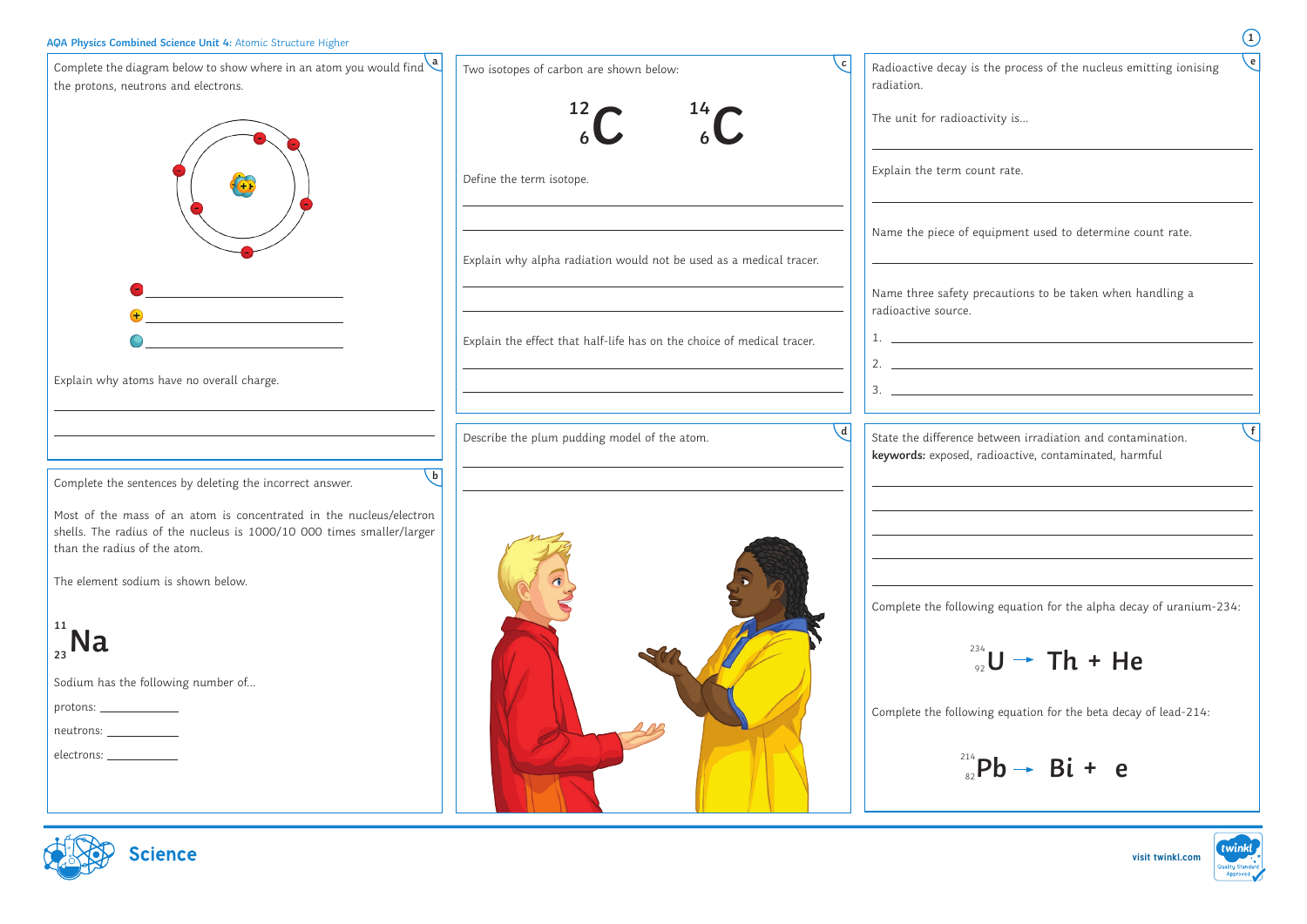**visit twinkl.com**

| $\mathbf{a}$<br>Complete the following table.                                                                                                                                                                     |                                                                                                      |              |                 |                                                                                                                                                                                                                                                                                                                                                                |                       |                | Define the term half-life                                                                                            |                         |                                                                                  |                |    |                    |                |      |
|-------------------------------------------------------------------------------------------------------------------------------------------------------------------------------------------------------------------|------------------------------------------------------------------------------------------------------|--------------|-----------------|----------------------------------------------------------------------------------------------------------------------------------------------------------------------------------------------------------------------------------------------------------------------------------------------------------------------------------------------------------------|-----------------------|----------------|----------------------------------------------------------------------------------------------------------------------|-------------------------|----------------------------------------------------------------------------------|----------------|----|--------------------|----------------|------|
| <b>Type of Radiation</b>                                                                                                                                                                                          | Description                                                                                          | Penetration  |                 | Range in Air                                                                                                                                                                                                                                                                                                                                                   | <b>Ionising Power</b> |                |                                                                                                                      |                         |                                                                                  |                |    |                    |                |      |
| alpha                                                                                                                                                                                                             | helium nucleus                                                                                       |              | stopped by      | a few ______                                                                                                                                                                                                                                                                                                                                                   |                       |                | Substance A is a radioactive material that will change with time. The data below shows the radioacti<br>substance A. |                         |                                                                                  |                |    |                    |                |      |
|                                                                                                                                                                                                                   |                                                                                                      |              |                 |                                                                                                                                                                                                                                                                                                                                                                |                       |                | Time (days)                                                                                                          | $\overline{\mathbf{0}}$ |                                                                                  | 2 <sup>1</sup> | 4  | $\boldsymbol{6}$   | 8 <sup>°</sup> | 10   |
|                                                                                                                                                                                                                   | high-speed electron                                                                                  | stopped by   |                 | several                                                                                                                                                                                                                                                                                                                                                        |                       |                | Count rate<br>(counts/second)                                                                                        | 120                     |                                                                                  | 60             | 30 | 15                 | 7.5            | 3.75 |
|                                                                                                                                                                                                                   | EM radiation                                                                                         | stopped by   |                 | at least a <b>____</b>                                                                                                                                                                                                                                                                                                                                         |                       |                | Plot a half-life graph on the                                                                                        |                         | 120                                                                              |                |    |                    |                |      |
|                                                                                                                                                                                                                   |                                                                                                      |              |                 |                                                                                                                                                                                                                                                                                                                                                                |                       |                | graph paper.<br>Use your graph to calculate                                                                          |                         | 110                                                                              |                |    |                    |                |      |
| Cobalt-60 has an activity rate of 1000Bq and a<br>half-life of 5 years. What will be the activity after<br>10 years?                                                                                              |                                                                                                      | $\mathsf{b}$ |                 | The equations below show the alpha decay of<br>radon and the beta decay of carbon-14.<br><sup>219</sup> <sub>86</sub> radon $\rightarrow$ <sup>215</sup> <sub>84</sub> polonium + $^{4}_{2}$ He<br>$\int_{0}^{14}$ carbon $\rightarrow$ $\frac{14}{7}$ nitrogen + $\int_{-1}^{0}$ e<br>What effect do alpha and beta decay have on the<br>mass of the nucleus? |                       | $\overline{d}$ | the half-life.                                                                                                       |                         | 100<br>90<br>80<br>per minute<br>70<br>60<br>$\ddot{\omega}$<br>Coun<br>50<br>40 |                |    |                    |                |      |
| Fill in the blanks:<br>Electrons are arranged in different _<br>levels around the _____________. If electromagnetic<br>energy level). If electromagnetic ____________ is<br>emitted, then the electrons move to a | is absorbed, then electrons move<br>from the ______________ (to a higher<br>(closer to the nucleus). | $\mathbf{c}$ | alpha:<br>beta: |                                                                                                                                                                                                                                                                                                                                                                |                       |                |                                                                                                                      |                         | 30<br>20<br>10                                                                   | $\Omega$       |    | -6<br>Times (days) |                |      |







**e**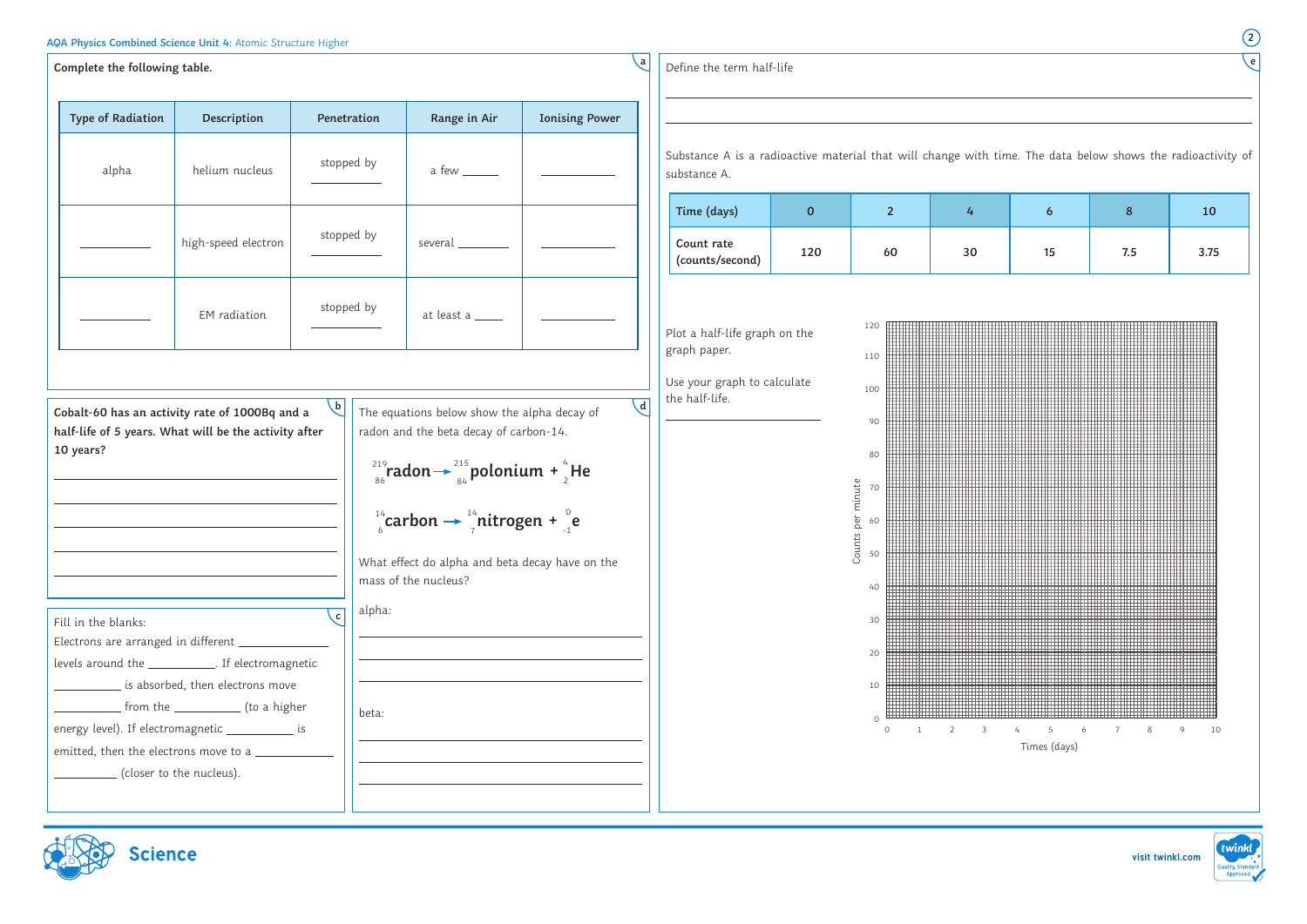

**e**

**Irradiation means an object has been exposed to a radioactive source** 

**Contamination involves radioactive particles getting onto an object. It**



**f**